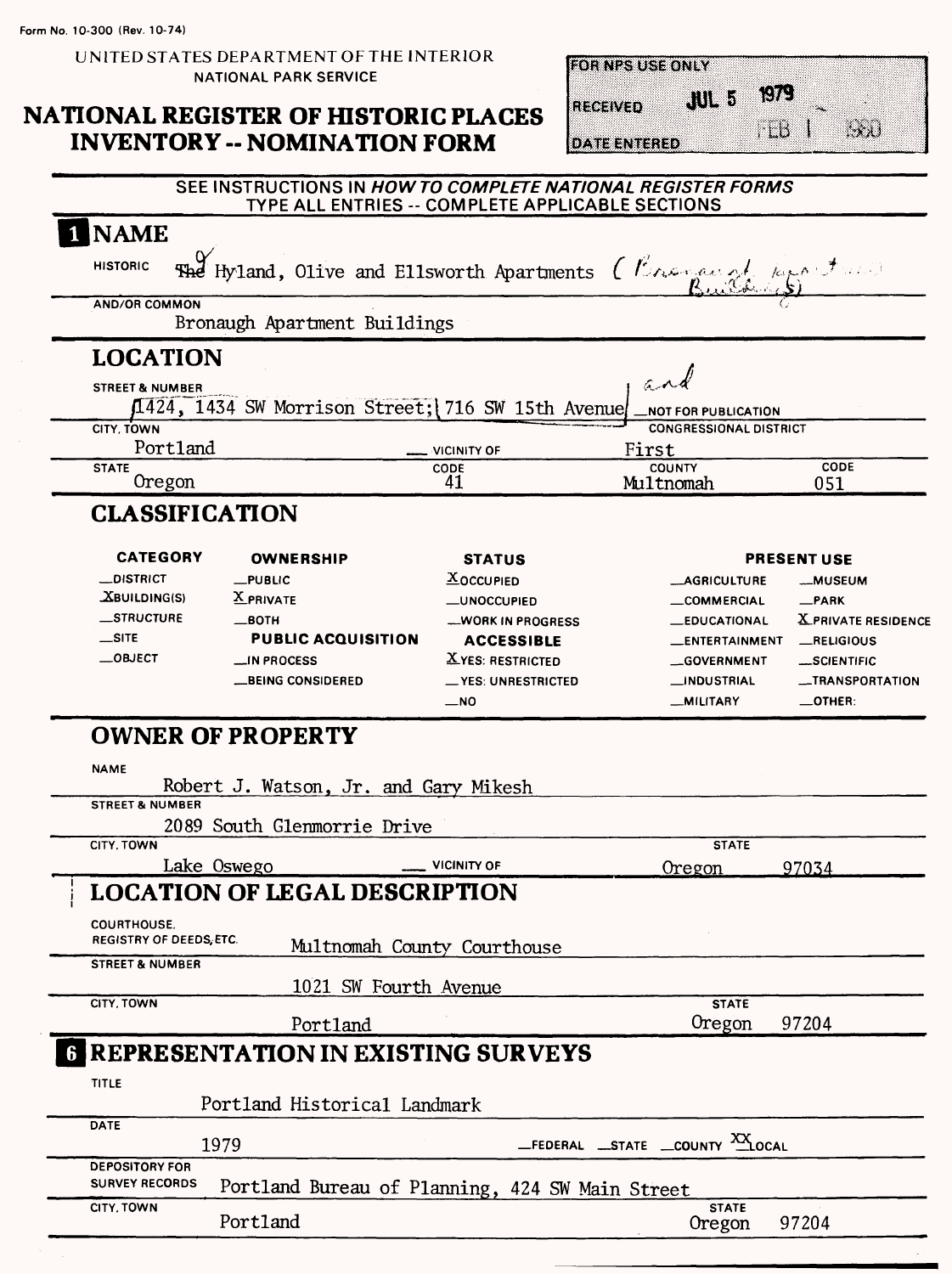# **Z** DESCRIPTION

|                                                  | <b>CONDITION</b>                        | <b>CHECK ONE</b>                      | <b>CHECK ONE</b>                  |                         |
|--------------------------------------------------|-----------------------------------------|---------------------------------------|-----------------------------------|-------------------------|
| <b>LEXCELLENT</b><br>$\equiv$ GOOD<br>$X_{FAIR}$ | _DETERIORATED<br>__RUINS<br>__UNEXPOSED | <b>LUNALTERED</b><br><b>X ALTERED</b> | <b>X_ORIGINAL SITE</b><br>__MOVED | <b>DATE_________</b> __ |

**DESCRIBETHE PRESENT AND ORIGINAL (IF KNOWN) PHYSICAL APPEARANCE**

The Hyland, Olive and Ellsworth Apartments were constructed in 1905 for Araminta Payne Bronaugh, wife of Judge Earl Clapp Bronaugh. 1905 was the year of Portland's Lewis and Clark World's Fair which attracted visitors from all over the nation. Portland experienced a tremendous economic boom during the first decade of the twentieth century and hundreds came and settled permanently in the city. This tight unit of three apartment buildings replaced two Bronaugh family residences and was no doubt constructed for investment purposes. Each three story building contained six spacious apartments. According to a recent owner, the apartments, known as the Hyland, Olive and Ellsworth, were a "show case" in their day.

Distinctive features of the three-story street facades are the oriels, or projecting polygonal bay windows of the 2nd and 3rd stories and the frieze under broadly overhanging bracketed eaves in which cast plaster ornament in a swag motif complements plaster ornament in the spandrels of the bay windows.

The original architect is unknown. The builder was James Isaac Marshall, a neighbor and personal friend of the Bronaugh family who was a building contractor and later owned a large store showcase business. In 1928 when Portland and the country were reeling under the economic Depression, the Bronaugh Apartments were broken into smaller house keeping units. The plans for this alteration were drawn up by Carl H. Wallwork, one of Portland's leading architects during the 1920's and 30's.

The Bronaugh Apartment Buildings are located on a 100' x 100' corner lot in Section 33 IN IE, Portland Addition, Block 310, lot 7 and 8. Two of the three buildings face north; the third faces west. A seven story brick commercial structure which houses a large entertainment hall abuts the Bronaugh Buildings on the east. A paved parking lot meets the property line on the south. The neighboring blocks contain structures of varied uses and ages: commercial, light industrial and multi-family residential buildings range from fifty to ninety years of age.

The three brick masonry Bronaugh Apartments are each three stories high and are rectangular in shape. Their bulk occupies the entire 100' x 100' lot. The two northern buildings are each  $50'' \times 60'$  resting on a  $100' \times 60'$  foundation. A narrow 4' wide walkway separates the two northern buildings and the third structure to the south. The southern building has a long "railroad flat" plan that measures  $36' \times 100'$ .

The two northern buildings have a daylight basement constructed of brick and reinforced with concrete. The southern building has only crawl space beneath it. The front facade of all three structures is red brick with 2nd and 3rd story bay windows constructed of wood and plaster. The walls facing away from the street and toward the south side of the lot are surfaced with plaster. The internal wall construction is lath and plaster. The roof material is 3 ply hot tar and gravel and is flat except for three glass sky lights that are directly above the main stairways in each apartment building.

The exterior facade and detailing of all three Bronaugh Apartments is nearly identical in design and scale. All three have a rounded arch front entrance with a recessed front entry. The two northern structures have half a dozen cement steps leading up; to the front door. On either side of the two front entrances facing S.W. Morrison there are two pairs of double hung sash windows: the outer sash windows have narrow, fixed glass windows that originally held stained glass windows that were made in Germany. The west facing apartment still has the original stained glass windows. Above the first floor windows is an egg and dart decorative trim. The same trim is repeated in the frieze.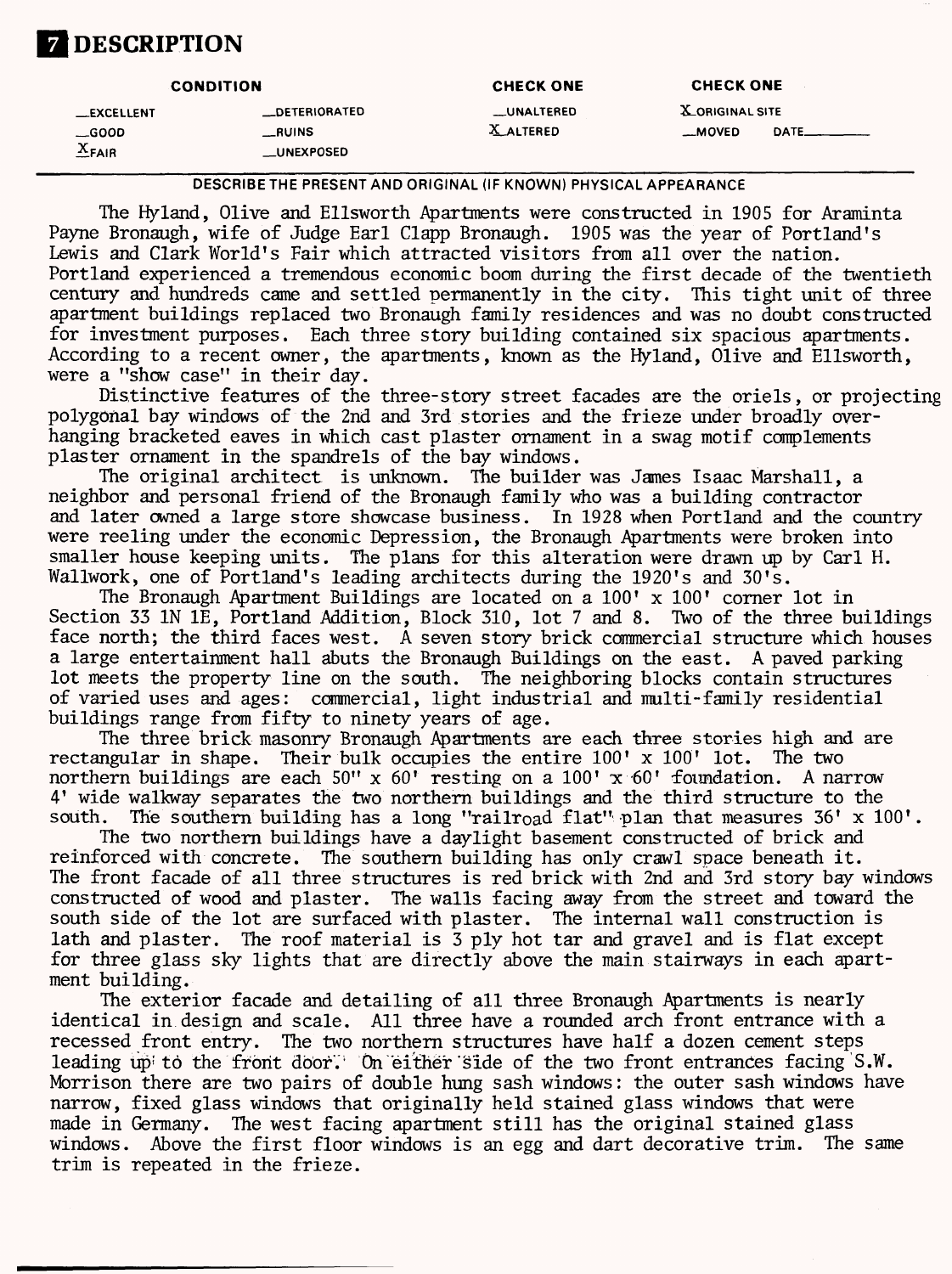**Contract** 

**UNITED STATES DEPARTMENT OF THE INTERIOR NATIONAL PARK SERVICE**

#### **NATIONAL REGISTER OF HISTORIC PLACES INVENTORY -- NOMINATION FORM**

| <b>FOR NPS USE ONLY</b>                |              |      |
|----------------------------------------|--------------|------|
| <b>IRECEIVED</b> JUL 5<br>DATE ENTERED | 1979<br>FFB. | ිනිට |

| The Hyland, Olive and Ellsworth Apartments |  |  |  |
|--------------------------------------------|--|--|--|
|--------------------------------------------|--|--|--|

| <b>CONTINUATION SHEET</b> | <b>ITEM NUMBER</b> | PAGE |
|---------------------------|--------------------|------|
|                           |                    |      |

The 2nd and 3rd floor bay windows and the elaborate entablature are the most distinctive exterior features of the Bronaugh Apartments. The over-hanging bay windows are sustained by ornate scrolled brackets. On panels directly below each window there is a fleur-de-lis pattern in plaster, as well as other leaf and scroll ornamentation. Between each window in the bays are miniature pilaster-like fluted, Corinthian columns. The highly ornamented plaster frieze forms a continuous band under the bracketed overhanging eaves. The elaborate iron railings on the 2nd and 3rd floor fire escapes project above the main entrance of each apartment building.

In each of the Bronaugh Apartment Buildings the original floor plan was for two long, narrow apartments on each floor that were entered from the central hallway and second and third floor landings. There is a single door bell beside each apartment<br>front door. In addition the basement below the two porthern huildings less In addition, the basement below the two northern buildings has six storage compartments for each building, indicating that there were originally two apartments on each floor. In the two northern buildings the front entrance of each apartment originally had stained glass in the transoms (and possibly the side lights} and beveled glass in the door itself. Many of the original stained glass windows are still in place.

The central stairway in both northern apartments has a three run, open well configuration. The southern building is narrower and has only a two run open well<br>stairway. The central stairway in all three buildings her house well The central stairway in all three buildings has heavy newel posts and handrails with plain, square balusters. The original fir wainscoting exists throughout the Bronaugh Apartments; in the hallways of the original 18 apartment units, in the main front halls, on the 2nd and 3rd floor landings and on the three stairways. In the two northern apartment buildings facing S.W. Morrison Street, the wood has been recently stripped of its aged and darkened stain. Above the stairwells in each building there are large glass sky lights that flood light on the stairwell below. In the rear of each apartment building there is a dumb waiter shaft that extends from the basement to the third floor.

In 1928 the internal plan of all three of the Bronaugh Apartments was substantially altered. Carl H. Wallwork, a prominent Portland architect, made the plans and permit application to break up the 16 large apartments into 83 units. Without changing the woodwork or configuration of the central hall and stairways, each individual apartment door now led down a narrow hall that provided access to four or five smaller apartments or house keeping rooms. The present layout has not changed significantly since then; however, the current owner is considering a plan to revert the buildings to their original floor plan. There have been no significant alterations to the exterior of the Bronaugh Apartment Buildings.

The Bronaugh Apartments are situated in a neighborhood composed of a wide variety of building uses, ages and architectural styles. At present, the area lacks sufficient greenery and a number of multi-family housing structures are in need of rehabilitation. Portland city officials are now giving serious consideration to a plan that would tunnel Housing and Community Development Block Grant funding into, the area encompassing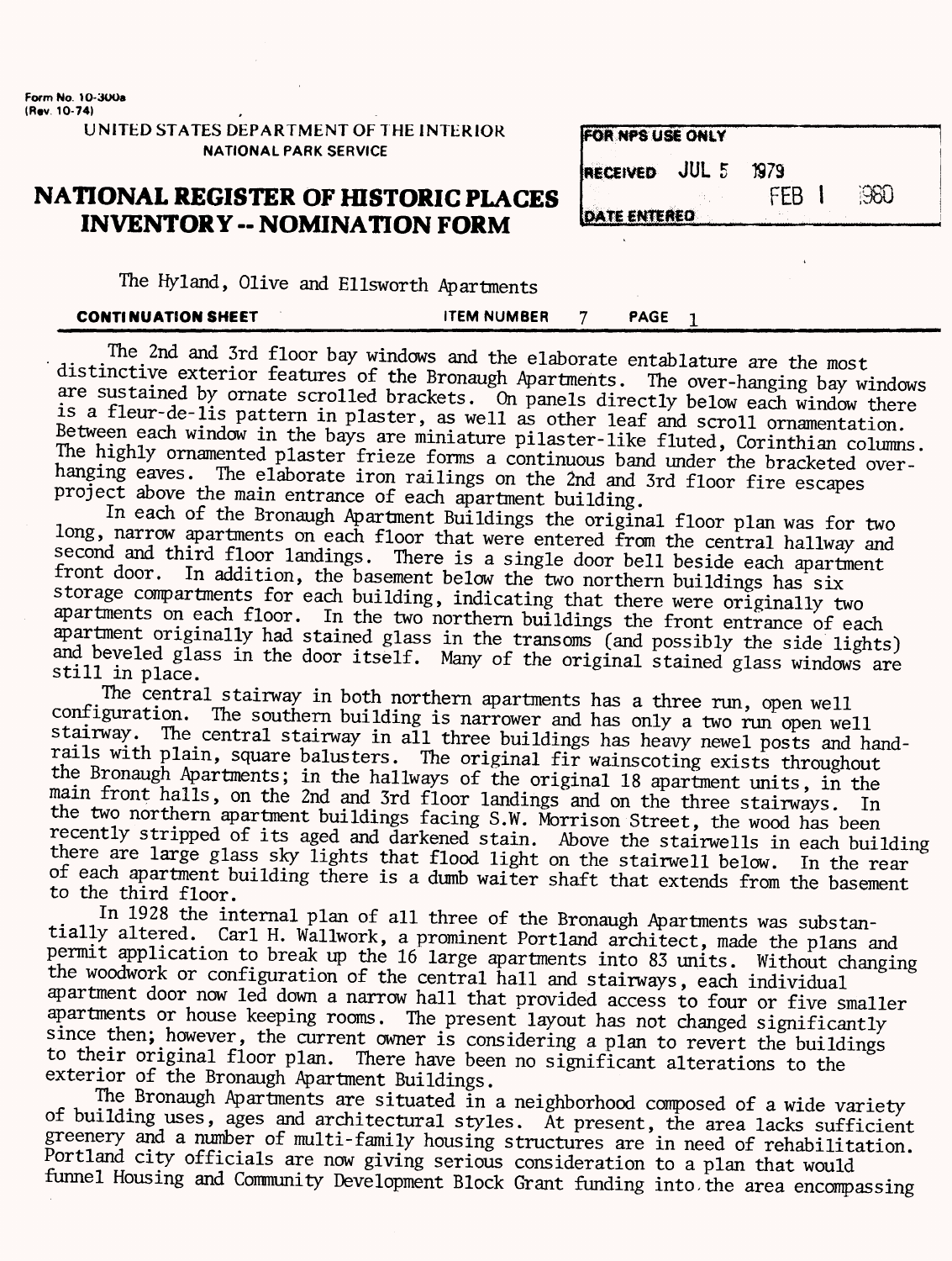| UNITED STATES DEPARTMENT OF THE INTERIOR |  |
|------------------------------------------|--|
| <b>NATIONAL PARK SERVICE</b>             |  |

#### **NATIONAL REGISTER OF HISTORIC PLACES INVENTORY - NOMINATION FORM**

| <b>FOR NPS USE ONLY</b><br>$\textbf{m}$ s<br><b>RECEIVED</b> |     | 1979 |      |
|--------------------------------------------------------------|-----|------|------|
| <b>DATE ENTERED</b>                                          | FFR |      | 1980 |

The Hyland, Olive and Ellsworth Apartments

| <b>CONTINUATION SHEET</b> | <b>ITEM NUMBER</b> |  | <b>PAGE</b> |  |
|---------------------------|--------------------|--|-------------|--|
|---------------------------|--------------------|--|-------------|--|

• the Bronaugh buildings. These potential monies would be aimed primarily at rehabili tation of single and multi-family structures and a funding of limited capital improvements such as tree planting and street and sidewalk repair. Such a scheme would greatly enhance the overall ambience and liveability of the neighborhood and draw attention to the unique architectural qualities that the Bronaugh and other buildings contribute to the area.

The present owner of the Bronaugh Apartment Buildings is seriously considering a plan to return all three buildings to the original pre-1928 floor plan. In response to present economic needs and demands, the eighteen original apartments would be retained for apartment use. In doing so, the owner intends to scrupulously maintain and restore the woodwork, stained glass windows and all other features existing in the public spaces. The owner has already demonstrated his commitment to retain the authenticity *of* these spaces by restoring and recreating the original stained glass side lights in the hallways by the entrance of each apartment door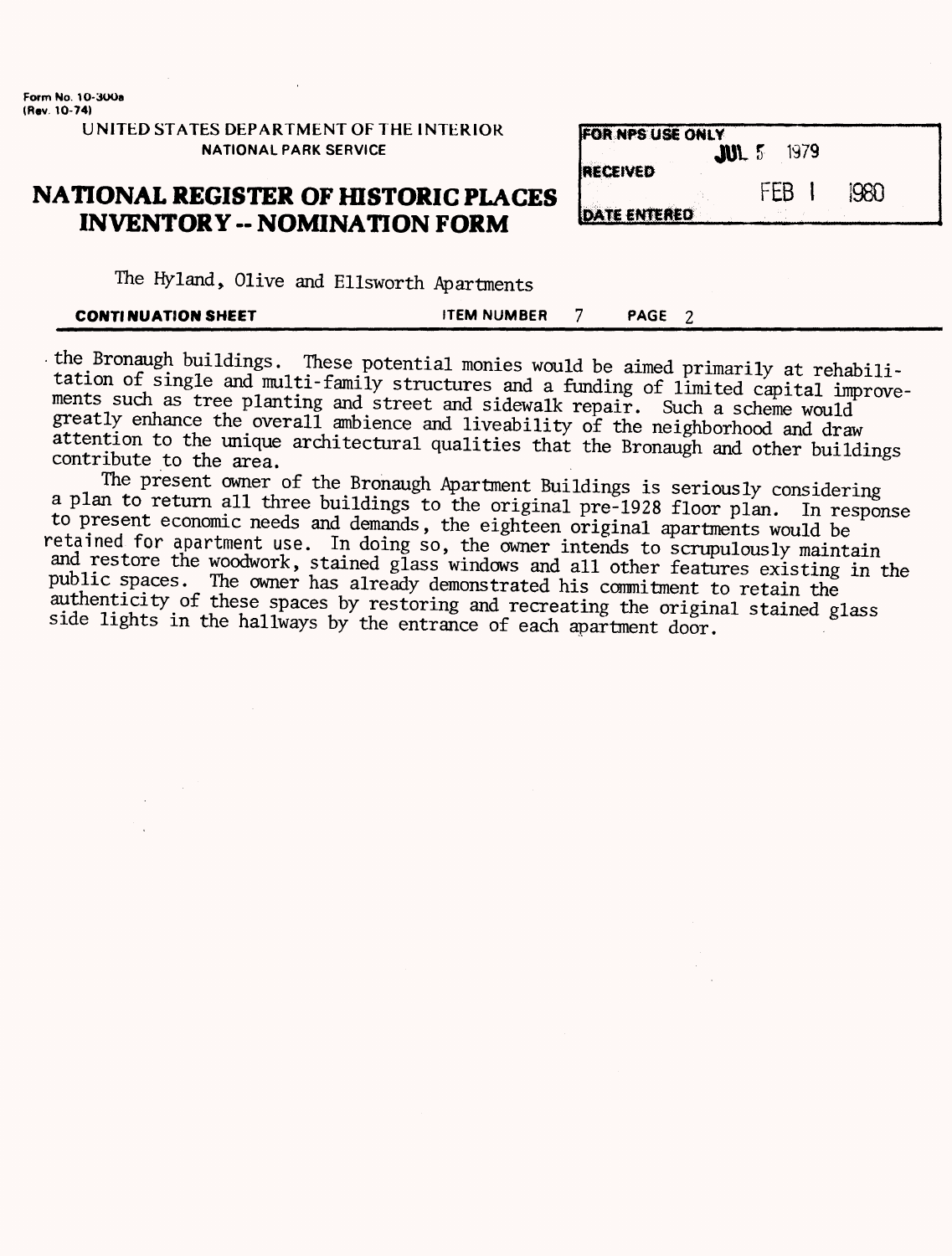

| <b>PERIOD</b>                                                                                          |                                                                                                                                                                     | AREAS OF SIGNIFICANCE -- CHECK AND JUSTIFY BELOW                                                                                                                                |                                                                                                                                                  |                                                                                                                       |
|--------------------------------------------------------------------------------------------------------|---------------------------------------------------------------------------------------------------------------------------------------------------------------------|---------------------------------------------------------------------------------------------------------------------------------------------------------------------------------|--------------------------------------------------------------------------------------------------------------------------------------------------|-----------------------------------------------------------------------------------------------------------------------|
| -PREHISTORIC<br>$-1400-1499$<br>$-1500-1599$<br>$-1600-1699$<br>$-1700-1799$<br>$-1800-1899$<br>X1900- | <b>_ARCHEOLOGY-PREHISTORIC</b><br><b>_ARCHEOLOGY-HISTORIC</b><br><b>_AGRICULTURE</b><br><b>XARCHITECTURE</b><br>$\equiv$ ART<br>$\equiv$ COMMERCE<br>COMMUNICATIONS | COMMUNITY PLANNING<br>CONSERVATION<br>$\_ECONOMICS$<br>$\equiv$ EDUCATION<br><b>LENGINEERING</b><br><b>LEXPLORATION/SETTLEMENT</b><br>$\Box$ NDUSTRY<br>$\rightarrow$ INVENTION | <b>LANDSCAPE ARCHITECTURE</b><br><b>X</b> LAW<br><b>LITERATURE</b><br>_MILITARY<br>__MUSIC<br><b>DEPHILOSOPHY</b><br><b>XPOLITICS/GOVERNMENT</b> | RELIGION<br>$\_$ SCIENCE<br>_SCULPTURE<br>_SOCIAL/HUMANITARIAN<br>$-$ THEATER<br>__TRANSPORTATION<br>_OTHER (SPECIFY) |
| <b>SPECIFIC DATES</b>                                                                                  | 1905                                                                                                                                                                | <b>BUILDER/ARCHITECT</b>                                                                                                                                                        |                                                                                                                                                  | James Isaac Marshall, Builder                                                                                         |

#### **STATEMENT OF SIGNIFICANCE**

The Hyland, Olive and Ellsworth Apartments, built for Araminta Payne. Bronaugh in 1905, are significant because of their historical association with three generations of the Bronaugh family who influenced the legal and political affairs of Portland and Oregon. They were among the first apartment complexes constructed in Portland. They were among the first apartment complexes constructed in Portland.

For the first five years of the twentieth century Portland experienced a period of excited growth and anticipation as it readied itself for the Lewis and Clark Centennial Exposition of 1905. While rooming houses were a common occurrence prior to that time, it wasn't until 1904 that the city's first apartment building was constructed approximately six blocks from the site of the Bronaugh Apartments. One year later the Bronaugh building was raised and is presently one of the oldest surviving apartment structures in the city.

Except for a three-year period between 1926 and 1929, the Bronaugh family owned the apartment structures continuously from the date of their construction until 1953. The property which was later the site of the Bronaugh Apartments was first purchased by Earl Clapp Bronaugh (I) in 1873, five years after he and his family arrived in Portland. With experience as a circuit court judge in Arkansas, Bronaugh soon became, associated with, and a partner in, one of Portland's most prominent law firms: Dolph, Bronaugh, Dolph and Simon. In a tribute paid to Earl Bronaugh shortly after his death, the Portland Telegram reported that "as a lawyer Judge Bronaugh had few if any superiors at the Oregon bar." (Telegram, March 13, 1899)

Following in the footsteps of Judge Bronaugh (I), both his son and grandson received high acclaim not only as accomplished and highly respected attorneys, but as prominent political figures. After practicing law for ten years in his father's firm, Earl C. Bronaugh Sr. (II) served on the Portland City Council for two years (1900-02) and was twice a member of the Portland "Charter Board" which drafted the present Portland city charter. From 1907-10 Bronaugh was circuit court judge from Multnomah County. On his retirement from the bench, the president of the Multnomah County Bar Association exalted the Judge's professional and personal qualities: "...the highest honor that can be paid to Judge Bronaugh is to recall that in the history of Oregon's judiciary . . . this is the second occassion when by unanimous and spontaneous consent a testimonial of his character has been paid to a retiring judge." (Gaston, Centennial History of Portland, p. 21)

Judge Bronaugh Sr. (II) was regarded as an authority on the law. of real property in Oregon, and the possibility of real estate development. For several years he provided legal counsel to many local as well as foreign investment and loan companies. The Bronaugh Apartments were only one real estate investment. Bronaugh purchased and developed a parcel of land in northeast Portland which was platted and named Bronaugh's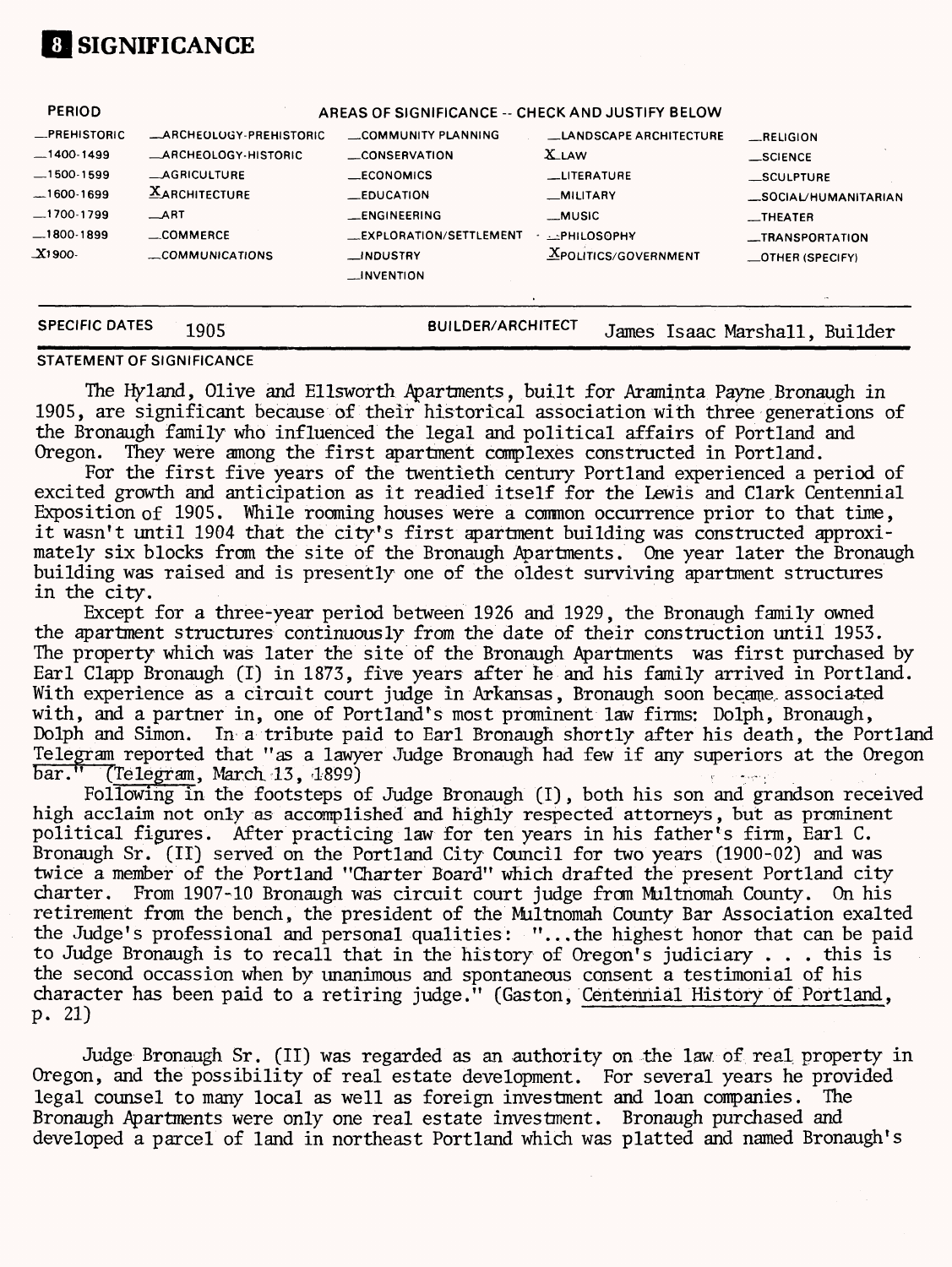# **9 MAJOR BIBLIOGRAPHICAL REFERENCES**

| Oregon Journal: 17 Dec., 1907, p. 12; 12 May 1910 p. 8; 1 Feb. 1921 p. 1;<br>Oregonian: 7 March 1899 p. 1; 2 Nov. 1929 p. 8; 21 Feb. 1932 Sec. I p. 10; | 19 May 1933 p. 7; 28 Nove. 1946 p. 13; 15 Sept. 1951 p. 8.<br>1912, Vo. IV, p. 21, 22. |                                              |                                     |                                   | 11 April 1926 p. 14; 15 Aug. 1932 p. 6; 27 Nov. 1946 p. 9; 15 Sept. 1951 p. 2.<br>Gaston, Joseph, The Centennial History of Oregon, S.J. Clarke Pub. Co. Chicago, |  |
|---------------------------------------------------------------------------------------------------------------------------------------------------------|----------------------------------------------------------------------------------------|----------------------------------------------|-------------------------------------|-----------------------------------|-------------------------------------------------------------------------------------------------------------------------------------------------------------------|--|
| <b>IOGEOGRAPHICAL DATA</b><br>ACREAGE OF NOMINATED PROPERTY $100 \times 100'$                                                                           |                                                                                        |                                              |                                     |                                   |                                                                                                                                                                   |  |
| <b>UTM REFERENCES</b>                                                                                                                                   |                                                                                        | الأواريب فالمر                               | المستحدث والمعادل المستناد المستوجب |                                   |                                                                                                                                                                   |  |
| $A$ [1,0][5]2,4]5,3,5][5,0]4,0]7,0,0]<br>ZONE EASTING<br>c  <br><b>VERBAL BOUNDARY DESCRIPTION</b>                                                      | NORTHING.                                                                              |                                              | ΒI<br>ZONE EASTING<br>D             |                                   | <b>NORTHING</b>                                                                                                                                                   |  |
|                                                                                                                                                         |                                                                                        |                                              |                                     |                                   |                                                                                                                                                                   |  |
| Lots 7 and 8, Block 310, Portland Addition and the contractors                                                                                          |                                                                                        |                                              |                                     |                                   |                                                                                                                                                                   |  |
|                                                                                                                                                         | 누나미                                                                                    |                                              |                                     |                                   |                                                                                                                                                                   |  |
|                                                                                                                                                         |                                                                                        |                                              |                                     |                                   |                                                                                                                                                                   |  |
|                                                                                                                                                         | LIST ALL STATES AND COUNTIES FOR PROPERTIES OVERLAPPING STATE OR COUNTY BOUNDARIES     |                                              |                                     |                                   |                                                                                                                                                                   |  |
| <b>STATE</b>                                                                                                                                            |                                                                                        | <b>CODE</b>                                  | <b>COUNTY</b>                       |                                   | CODE                                                                                                                                                              |  |
| <b>STATE</b>                                                                                                                                            |                                                                                        | <b>CODE</b>                                  | <b>COUNTY</b>                       |                                   | CODE                                                                                                                                                              |  |
|                                                                                                                                                         |                                                                                        |                                              |                                     |                                   |                                                                                                                                                                   |  |
|                                                                                                                                                         |                                                                                        |                                              |                                     |                                   |                                                                                                                                                                   |  |
| <b>IFORM PREPARED BY</b><br>NAME / TITLE                                                                                                                |                                                                                        |                                              |                                     |                                   |                                                                                                                                                                   |  |
| Gail E.H. Evans                                                                                                                                         |                                                                                        |                                              |                                     |                                   |                                                                                                                                                                   |  |
| ORGANIZATION                                                                                                                                            |                                                                                        |                                              |                                     | <b>DATE</b>                       |                                                                                                                                                                   |  |
|                                                                                                                                                         |                                                                                        |                                              |                                     | April 26, 1979                    |                                                                                                                                                                   |  |
| <b>STREET &amp; NUMBER</b><br>2125 N. W. Marshall                                                                                                       |                                                                                        |                                              |                                     | <b>TELEPHONE</b>                  |                                                                                                                                                                   |  |
| <b>CITY OR TOWN</b>                                                                                                                                     |                                                                                        |                                              |                                     | (503)<br>224-5103<br><b>STATE</b> |                                                                                                                                                                   |  |
| Portland                                                                                                                                                |                                                                                        |                                              |                                     | Oregon 97210                      |                                                                                                                                                                   |  |
| <b>ØSTATE HISTORIC PRESERVATION OFFICER CERTIFICATION</b>                                                                                               |                                                                                        |                                              |                                     |                                   |                                                                                                                                                                   |  |
|                                                                                                                                                         | THE EVALUATED SIGNIFICANCE OF THIS PROPERTY WITHIN THE STATE IS:                       |                                              |                                     |                                   |                                                                                                                                                                   |  |
| NATIONAL __                                                                                                                                             |                                                                                        | $STATE$ <sub>____</sub>                      |                                     | LOCAL $X$                         |                                                                                                                                                                   |  |
|                                                                                                                                                         |                                                                                        |                                              |                                     |                                   |                                                                                                                                                                   |  |
|                                                                                                                                                         |                                                                                        |                                              |                                     |                                   | As the designated State Historic Preservation Officer for the National Historic Preservation Act of 1966 (Public Law 89-665), I                                   |  |
| criteria and procedures set forth by the National Patk Service.                                                                                         |                                                                                        |                                              |                                     |                                   | hereby nominate this property for inclusion in the National Register and certify that it has been evaluated according to the                                      |  |
| STATE HISTORIC PRESERVATION OFFICER SIGNATURE                                                                                                           |                                                                                        |                                              |                                     |                                   |                                                                                                                                                                   |  |
| <b>TITLE</b>                                                                                                                                            |                                                                                        |                                              |                                     | <b>DATE</b>                       |                                                                                                                                                                   |  |
| OR NPS USE ONLY<br><b>I HEREBY CERTIFY THAT THIS PROPERTY IS INCLUDED IN THE NATIONAL REGISTER</b>                                                      | State Historic Preservation Officer                                                    |                                              |                                     |                                   | June 18, 1979                                                                                                                                                     |  |
|                                                                                                                                                         |                                                                                        |                                              |                                     |                                   |                                                                                                                                                                   |  |
|                                                                                                                                                         |                                                                                        |                                              |                                     | oar                               |                                                                                                                                                                   |  |
|                                                                                                                                                         |                                                                                        | <del>ciosy and his renie the Harrist</del> h |                                     | an an<br>87.XI                    |                                                                                                                                                                   |  |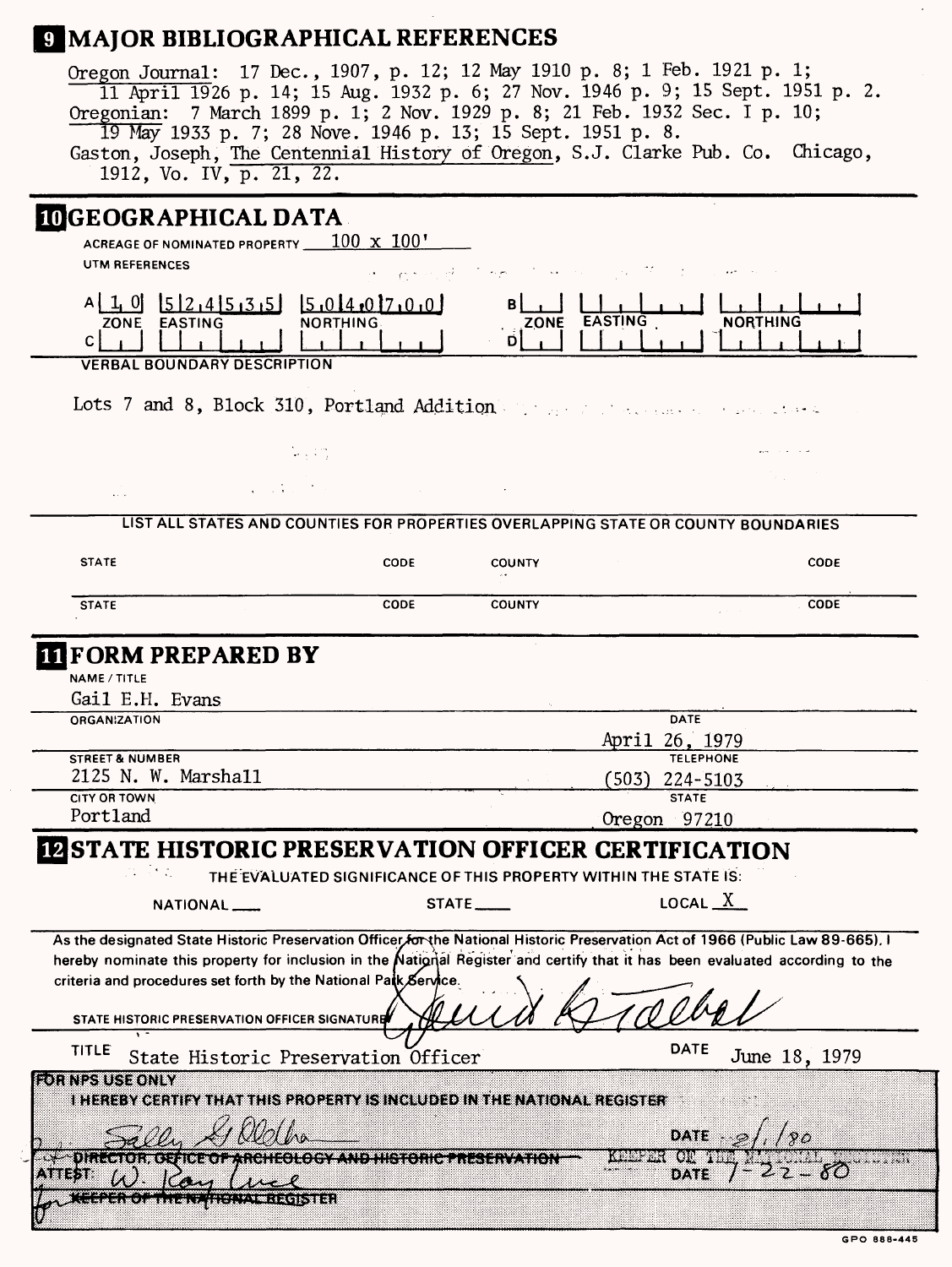UNITED STATES DEPARTMENT OF THE INTERIOR NATIONAL PARK SERVICE

#### **NATIONAL REGISTER OF HISTORIC PLACES INVENTORY -- NOMINATION FORM**

|  | Bronaugh Apartment Buildings |  |
|--|------------------------------|--|
|--|------------------------------|--|

|--|

**EOR NPS LISE ONLY** 

•Mdition in 1902.

Earl Clapp Bronaugh,Jr. (Ill) continued the family tradition of distinguished legal and political service in Portland and in the state. As a partner in his father's law firm,he specialized in real property law, estate administration and civil practice. He was elected as representative from Multnomah County in the 1927, 1929 and 1931 sessions of the legislature during which time he drafted and introduced the old age pension bill that became Oregon law in 1933. In 1932 Bronaugh ran and narrowly lost in the race for Oregon attorney general.

For nearly fifty years the Bronaugh Apartments were owned by one of Portland's most influential and highly respected families who played a significant role in judicial matters and real estate development in the city.

James Isaac Marshall, builder of the Bronaugh Apartments, was significant in his own right. Marshall, a native of Ontario, Canada, took part in building the first bridge across the Fraser River (British Columbia) before arriving in Portland in 1882. During his early years in Portland, Marshall became a well established building contractor, constructing many of the city's early commercial, industrial, religious, and residential structures. The greatest majority of known Marshall buildings have been destroyed in more recent years due to the subsequent growth and expansion of Portland's central business district. One year after James Marshall completed the Bronaugh Apartments he purchased a show case and store fixture business. His business, appropriately named the James I. Marshall Manufacturing Co., reportedly grew into the largest store show case business west of Chicago.

Carl Harding Wallwork, the architect for the 1928 alteration of the Bronaugh *Apartment.* Buildings, was a prominent Portland architect. On his own , or as a partner in the firm of Johnson, Wallwork and Dukehart (later Johnson and Wallwork) he designed several architecturally noteworthy public buildings and private homes in the region including the Portland Town Club, Albertina`YNdrsery, libraries in St. Johns, South Portland, Rose City, Pendleton, Hermiston and Gresham and the Nurses Home in Salem. Some of his buildings are presently designated as local historical landmarks.

The Bronaugh Apartments have been used continuously as a residential dwelling. They were first occupied in 1905-06, according to the Portland Polk City Directory. Prior to 1928, when the buildings were substantially altered, Herbert Altstadt, who delivered newspapers to occupants in the building, remembers that some of Portland's most "substantial" residents lived there.

| .               |                     |                       |  |
|-----------------|---------------------|-----------------------|--|
| <b>RECEIVED</b> | <b>JUL</b> $5$ 1979 |                       |  |
| DATE ENTERED    |                     | $FEB \rightarrow 560$ |  |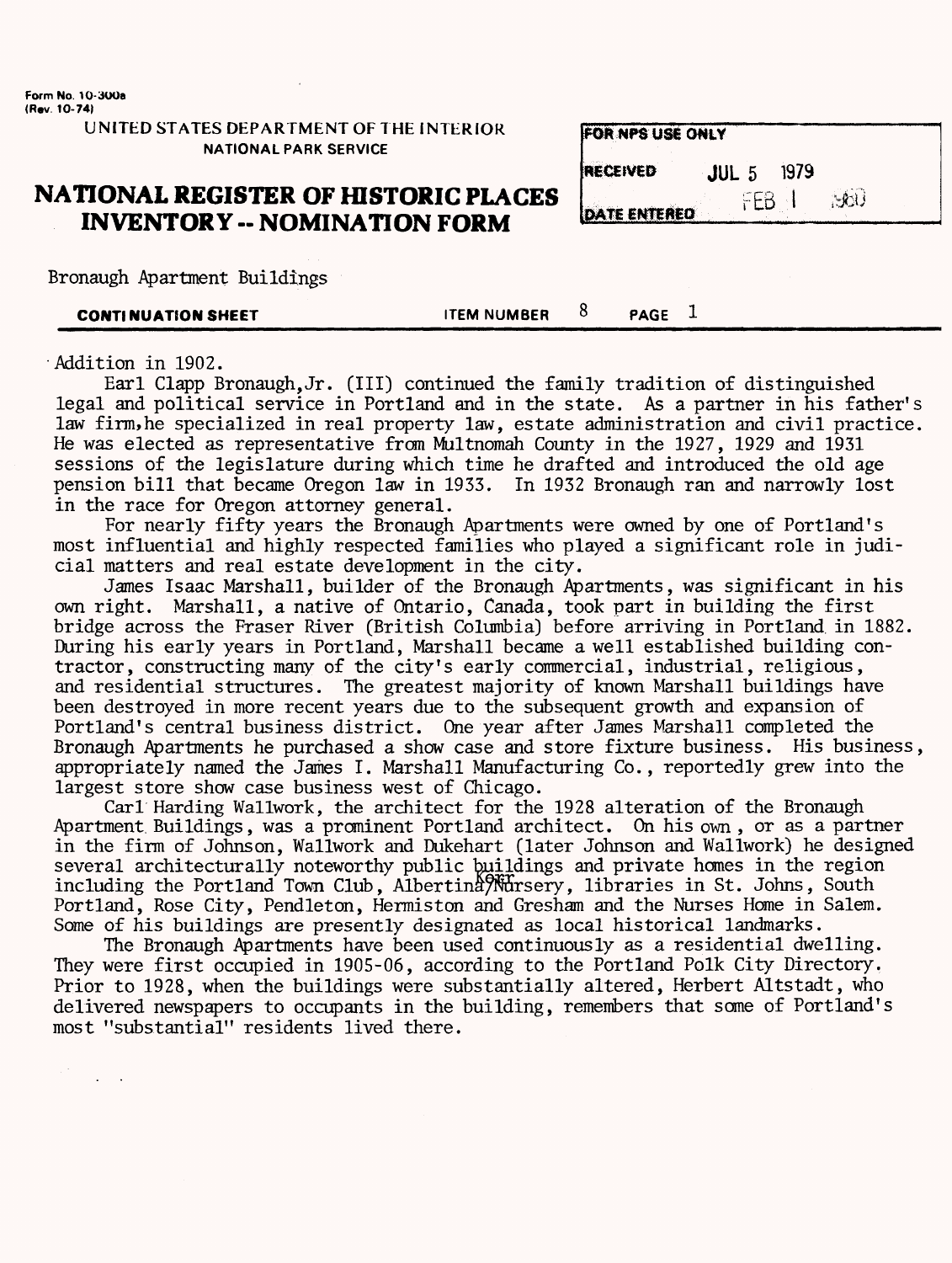(11/78) UNITED STATES DEPARTMENT OF THE INTERIOR HERITAGE CONSERVATION AND RECREATION SERVICE

FHR-8-300A

#### **NATIONAL REGISTER OF HISTORIC PLACES INVENTORY - NOMINATION FORM**

| FOR HORS USE ONLY   |           |  |
|---------------------|-----------|--|
| <b>DATE ENTERED</b> | FEB 1 880 |  |

Hyland, Olive and Ellsworth Apartments (addendum)

| <b>CONTINUATION SHEET</b> |  | ITEM NUMBER 8 |  | <b>PAGE</b> |  |  |
|---------------------------|--|---------------|--|-------------|--|--|
|---------------------------|--|---------------|--|-------------|--|--|

Portland's introduction to apartment living came in 1904 when the city's first "apartment house" was constructed only six blocks from the Hyland, Olive and Ellsworth apartments.<sup>1</sup> According to W. L. Morgan, one of the city's first apartment house builders and investors, Portland lagged far behind other cities in the Pacific Northwest in apartment house construction. Three years after the first apartment appeared, the city had only about twenty structures that could be "properly classified as apartment houses."<sup>2</sup> For many years Portland was a city where owning your own house was promoted as the ideal. The city's traditional pride in being a "city of homes" was reflected in a 1910 census which showed that in 1906 46 percent of houses in Portland were owned by those occupying them. $3$ 

Portland's flourishing economy following the turn of the century, spurred by the city's Lewis and Clark Centennial Exposition in 1905, caused a leap in population from 90,000 in 1900 to nearly 250,000 in 1910. 4 Demand for sufficient, close-in residential housing could not be satisfied by either the traditional owner-occupied home or the impermanent, non-family orientation of rooming or boarding houses, or house keeping rooms. Gradually, the apartment hosue gained acceptance as a solution to Portland's exploding population and became a viable option for local capitalists.

The shape and configuration of Portland's new apartment houses conformed to the long, narrow lots created by the subdivision of the city's 200-feet-square blocks. "Railroad Flats," which featured the alignment of one room behind the other in each apartment--and which extended the entire length of the building--became the standard configuration for the city's apartment dwellings. Since Portland's early apartment structures had no stylistic precedents, and since both commercial and residential buildings in the city were experiencing changes in style, Portland's pioneering apartment houses tended to be eclectic in style.

Surviving seventy-five years of urban change and development, the Hyland, Olive and Ellsworth make up one of the oldest apartment complexes remaining in the city. Architecturally, the complex is an excellent example of the eclecticism that typified the city's earliest apartment houses. Semi-circular arched portals, broad overhanging eaves on brackets, egg and dart moldings and brnmented frieze in plaster, plaster-decorated projecting window bays- $_{\text{B}}$ d, are unaltered and contribute to the buildings' eclectic spirit. Some features may have/derived from pattern books. The plasterwork may have been taken from catalog-ordered molds.

Although the 1928 interior alteration disrupted the "Railroad Flat" configuration that characterized the city's early apartment houses, the interior woodwork, stained glass windows, and much of the hardware in the central lobbies, stairwells and landings is original. The owner already has demonstrated his interest in returning the interior to its original condition by refinishing much of the woodwork, and he is at present considering a plan to recapture the original floor plan,which consisted of eighteen elongated apartments.

A main requirement in early apartment construction in Portland was that multi-family dwellings be accessible to the central business district of the city, either within walking distance or along streetcar lines.<sup>6</sup> Located a quarter of a mile from the heart of Portland's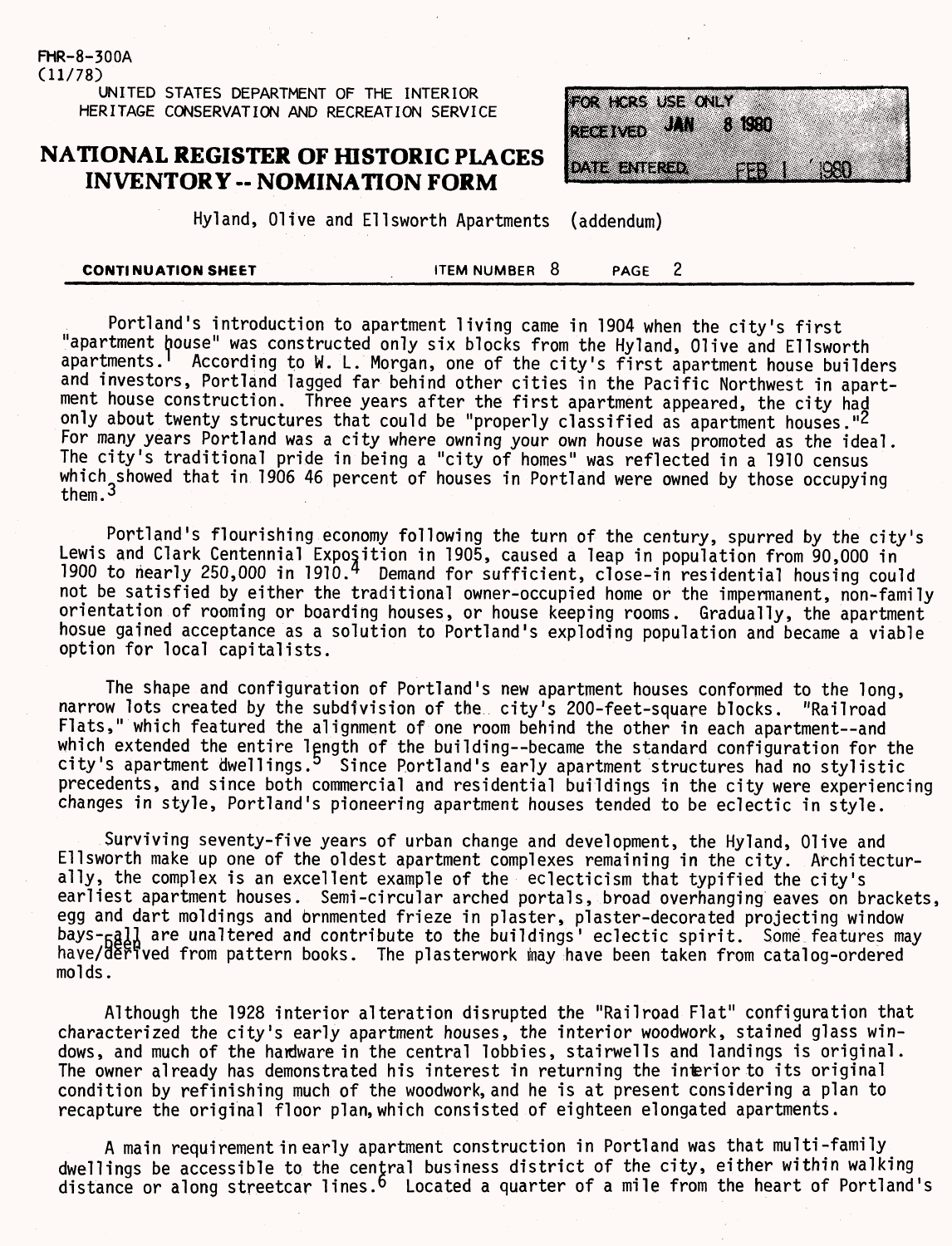(11/78) UNITED STATES DEPARTMENT OF THE INTERIOR HERITAGE CONSERVATION AND RECREATION SERVICE

FHR-8-300A

#### **NATIONAL REGISTER OF HISTORIC PLACES INVENTORY -- NOMINATION FORM**



**CONTINUATION SHEET ITEM NUMBER** 8 PAGE 3

commercial core at the turn of the century, the neighborhood occupied by the Hyland, Olive and Ellsworth was ideally suited for apartment house development. Between 1905 and 1925 numerous apartment buildings were constructed in the immediate vicinity of the nominated property, and those still standing represent a particular era of Portland's growth and development.7 Although several of the early apartment buildings in the neighborhood have been replacedby structures housing light manufacturing and commercial uses, six remain from the period.<sup>8</sup> The oldest and most distinctive of these is the Hyland, Olive and Ellsworth complex.

 $10'$ Donnell, Terence, Vaughan, Thomas, Portland: A Historical Sketch and Guide, Portland, Oregon, the Oregon Historical Society, 1976, p. 44. <sup>2</sup>The Oregonian, June 30, 1907, Section II, p. 2.<br>3

, "The Architec and Engineer of California", Vol. LVI, Number 3, San Francisco, published at 626-627 Foxcroft Building, San Francisco, March, 1919, p. 82. 40'Donnell, Terence, Vaughan, Thomas, Portland: A Historical Sketch and Guide,

Portland, Oregon, the Oregon Historical Society, 1976, p. 42.

5 Staehli, Alfred, AIA, Preservation Options for Portland Neighborhoods, prepared for the 1974 City Options program of the National Endowment for the Arts, December 15, 1975, p. 16.

60'Donnell, Terence, Vaughan, Thomas, Portland: A Historical Sketch and Guide.

Portland, Oregon, The Oregon Historical Society, 1976, p. 44. *<sup>1</sup>* \_\_\_\_\_\_\_\_\_\_\_\_\_, Untitled map depicting construction dates of downtown Portland buildings, Portland Bureau of Planning, 425 SW Main Street, Portland, Oregon.

\_\_\_\_\_\_\_\_\_\_\_\_\_, Office of Assessment and Taxation, Multnomah County Courthouse, 1021 SW Fourth Avenue, Portland, Oregon.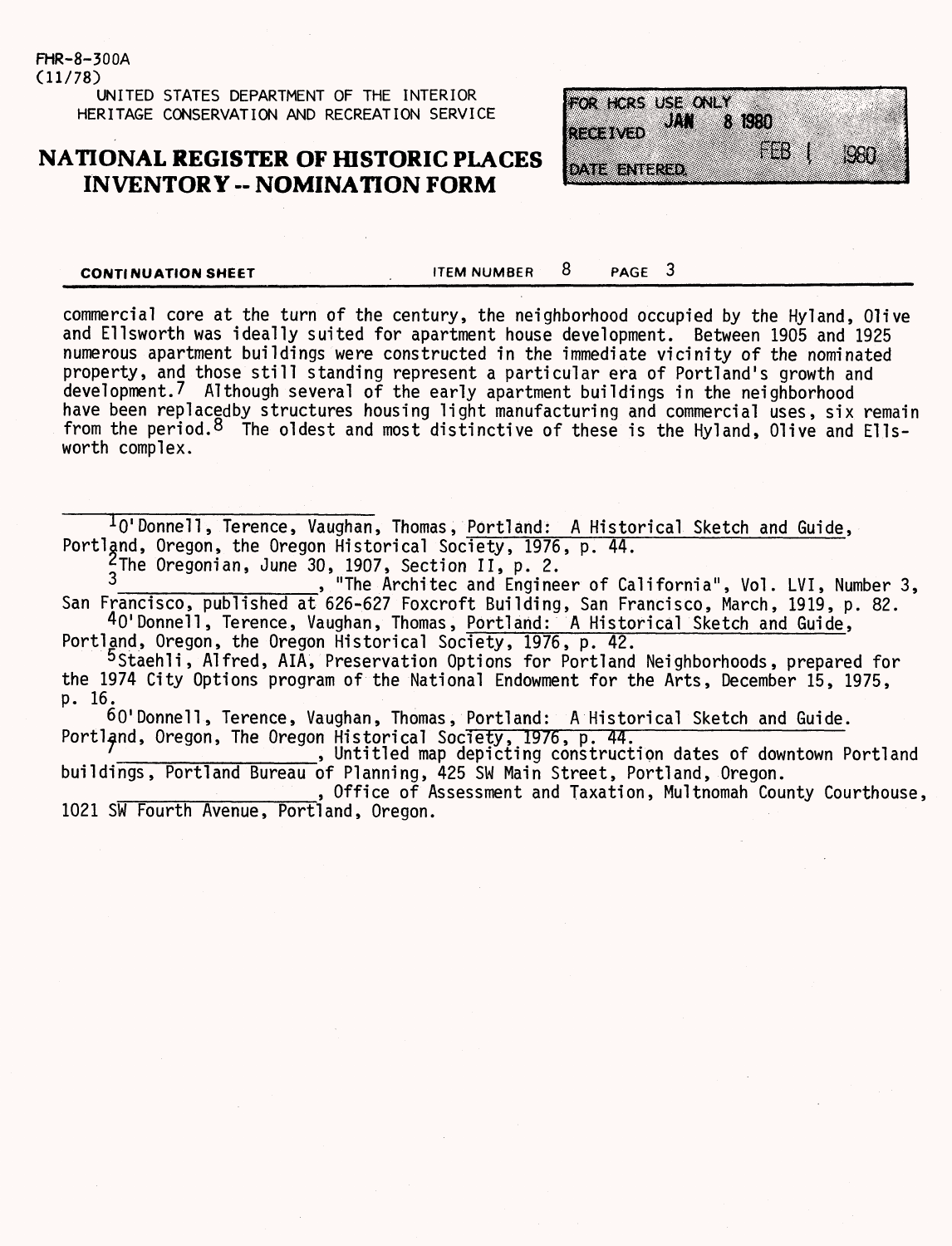FHR-8-300A (11/78) **UNITED STATES DEPARTMENT OF THE INTERIOR HERITAGE CONSERVATION AND RECREATION SERVICE**

### **NATIONAL REGISTER OF HISTORIC PLACES INVENTORY -- NOMINATION FORM**

| FOR HORS USE ONLY |                   |                               |
|-------------------|-------------------|-------------------------------|
| <b>RECEIVED</b>   | <b>JAN 8 1980</b> |                               |
| on ang a          |                   | $\mathbb{E}$ 1 $\mathbb{S}$ 1 |

Hyland, Olive and Ellsworth Apartments (addendum)

| <b>CONTINUATION SHEET</b> | ITEM NUMBER 8 | <b>PAGE</b> |  |
|---------------------------|---------------|-------------|--|
|                           |               |             |  |

 $^8$ Vintage apartments in the immediate vicinity of the nominated property are Brown Apartments (1915), 807 SW 14th Avenue May Apartments (1910), 1410 SW Taylor Street Bonneville Apartments (1911), 924 SW 16th Avenue Mardue Apartments (1926), 1631 SW Yamhill Street Winston Apartments (1924), 1709 SW Morrison Street Two others post-dating 1925 are: Hamilton Arms (1928), 709 SW 16th Avenue LaFayette Apartments (1930), 730 SW 16th Avenue